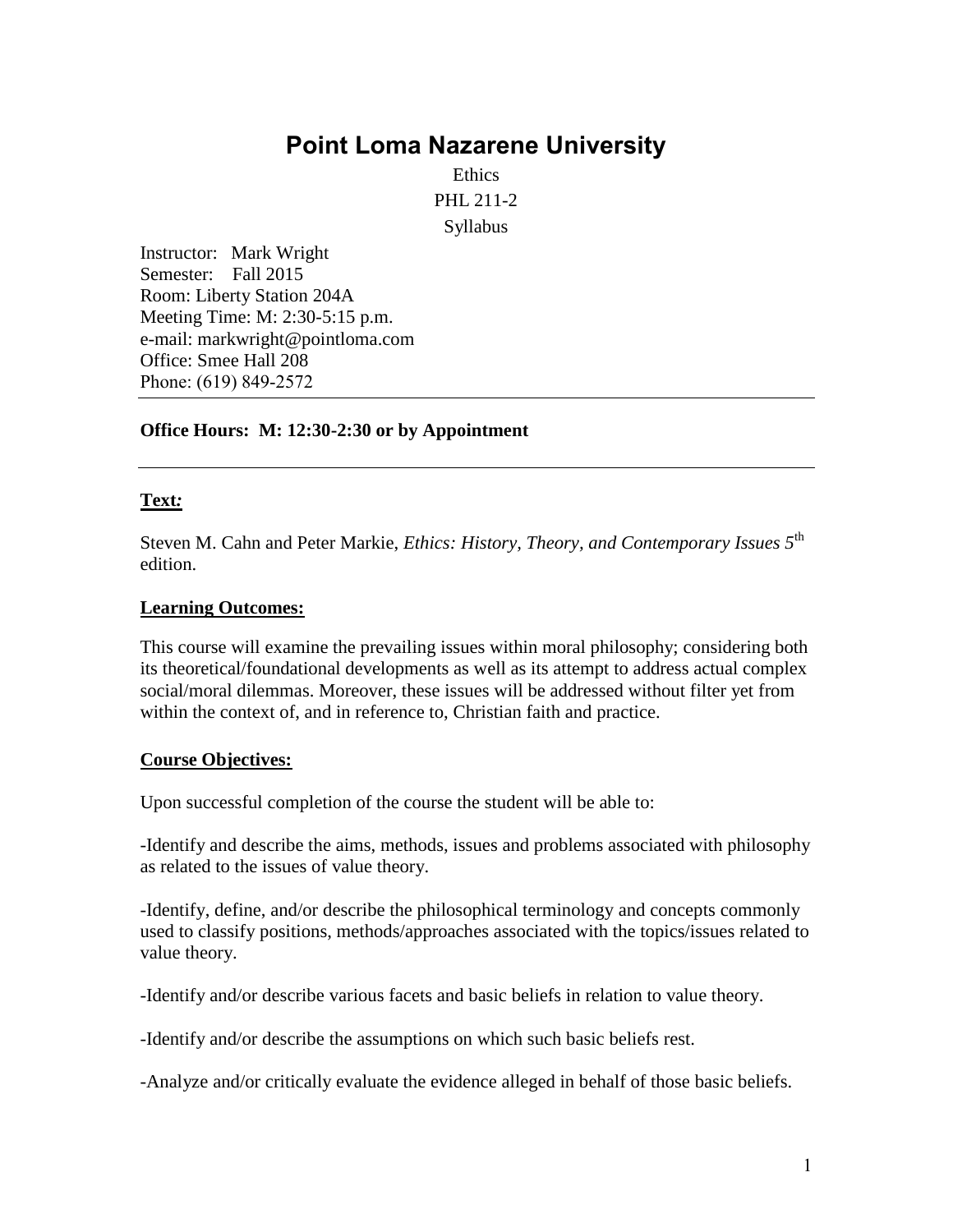-Trace the theoretical and/or practical consequences to which those basic beliefs lead.

# **My Expectations:**

- 1. Attend all sessions of the class. Please inform me if you will miss any of the class meetings.
- 2. Read the textbook sections and the readings prior to the day that we are to discuss them.
- 3. Each student must prepare to critically evaluate their own beliefs on certain ethical issues that we will discuss in class, being open to philosophical discussion about such beliefs.

# **Inclusive language**:

The School of Theology and Christian Ministry has adopted the following statement: The School of Theology and Christian Ministry is committed to the equality of women and men. Recognizing that people have often used the English language in ways that imply the exclusion or inferiority of women, the department urges students, faculty and staff to avoid sexist language in public discourse, in classroom discussion, and in their writings.

## **Academic accommodations**:

While all students are expected to meet the minimum standards for completion of this course as established by the instructor, students with disabilities may require academic accommodations. At Point Loma Nazarene University, these students are requested to file documentation during the first two weeks of the semester with the Academic Support Center (ASC), located in the Bond Academic Center. This policy assists the University in its commitment to full compliance with Section 504 of the Rehabilitation Act and the Americans with Disabilities Act. Section 504 (a) prohibits discrimination against students with special needs and guarantees all qualified students equal access to and benefits of PLNU programs and activities. Once the student files documentation, the ASC will contact the student's instructors and provide written recommendations for reasonable and appropriate accommodations to meet the individual learning needs of the student.

## **General Education Statement:**

This course is one of the components of the General Education Program at Point Loma Nazarene University, under the category of "Seeking Cultural Perspectives." By including this course in a common educational experience for undergraduates, the faculty supports a survey of human endeavors from a historical, cultural, linguistic, and philosophical perspective, including developing critical appreciation of human expression--both artistic and literary.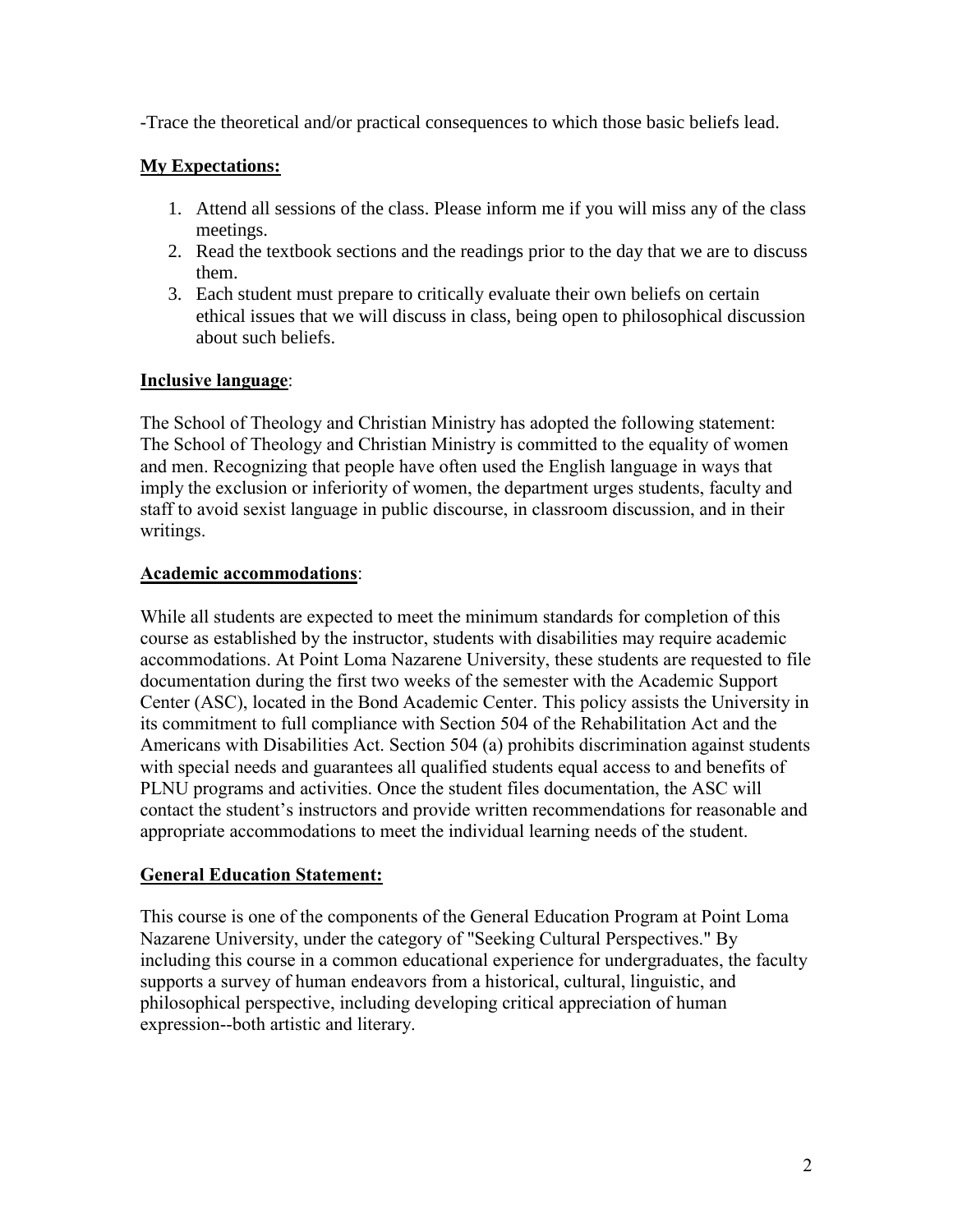## **Attendance:**

It is important that you show up for each and every class. If a student misses 10% of class sessions (4 for a class that meets 3 times per week; 3 for a class that meets twice per week; 2 for a class that meets once per week), that student will be sent a de-enrollment warning. When the student misses 20% of the class sessions, the student will be deenrolled.

## **Grades will be based as follows**:

- *1) Mid-Term and Final: 200 points*
- *2) Two Response Papers to Philosophers Discussed in class (3 pages, doublespaced): 25 points each. For these papers the student is to:*
- *A) Identify the philosopher's conception of the Good Life (page 1)*
- *B) How is it to be achieved? (page 2)*
- *C) Your response (page 3)*
- *3) One Participation in Food Distribution with Mid-City Church of the Nazarene with Reflection Paper (2 pages in length): 25 points total*

**Or** 

*One Participation in Salvation Army Bread of Life ministry: Tuesday Nights, 6- 7:30 p.m. with Reflection Paper (2 pages in length): 25 points total* 

## **CONSULT COURSE SCHEDULE FOR ASSIGNMENT DUE DATES**

### **Mid-City Church of the Nazarene Address:**

*4101 University Avenue, San Diego, Ca. 92105*

### **Distribution Times:**

*Saturday Morning (8:00-9:45 a.m.), Tuesday Afternoon (2:00-3:45 p.m.), Thursday Morning (8:00-9:45 a.m.)* 

### **Salvation Army Address:**

**825 7th Street, San Diego, Ca. 92101**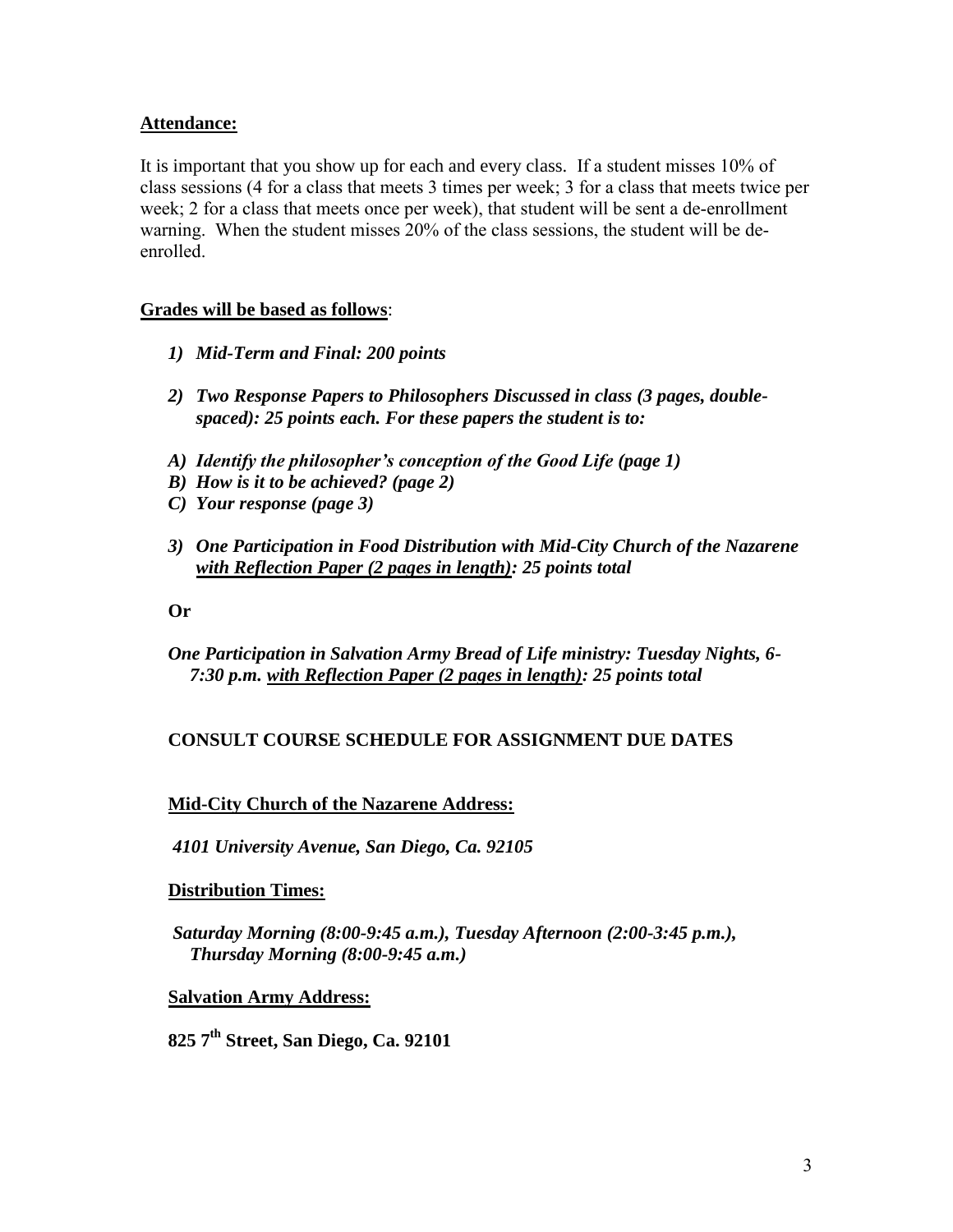# **Extra Credit:**

# *One Extra Food Distribution/Bread of Life participation with Reflection Paper: 5 points*

*One Response Paper to Philosopher discussed in class: 10 points* 

# **COURSE SCHEDULE:**

# **Pre-Modern Philosophers**

| Week One                                | Introduction. Plato/Socrates 1-33; 96-107 $(4^{th}, 5^{th})$                                                                                               |
|-----------------------------------------|------------------------------------------------------------------------------------------------------------------------------------------------------------|
| Week Two<br>203-214 $(5^{th})$          | Aristotle/Epicurus/Epictetus 134-146; 178-194 (4 <sup>th</sup> ); Epictetus,                                                                               |
| Week Three                              | Augustine/Aquinas 195-216 (4 <sup>th</sup> ); 214-235 (5 <sup>th</sup> )                                                                                   |
|                                         | <b>Modern Philosophers</b>                                                                                                                                 |
| Week Four                               | Hobbes/Butler 216-227; 228-243 (4 <sup>th</sup> ); 236-275 (5 <sup>th</sup> )                                                                              |
| Week Five                               | Hume/Kant 243-254; 308-316 (4 <sup>th</sup> ); 276-287; 341-350 (5 <sup>th</sup> )                                                                         |
| Week Six                                | Bentham/Mill 319-327; 341-360 (4 <sup>th</sup> ); 353-361; 375-395 (5 <sup>th</sup> )<br><b>First Philosophy Response paper due Monday October 5</b>       |
| Week Seven                              | Nietzsche 362-394 (4 <sup>th</sup> ); 397-429 (5 <sup>th</sup> )                                                                                           |
| Week Eight                              | <b>Mid-Term Monday October 19</b>                                                                                                                          |
|                                         | <b>Contemporary Philosophers</b>                                                                                                                           |
| <b>Week Nine</b>                        | Camus/Sartre 397-412 (4 <sup>th</sup> ); 432-447 (5 <sup>th</sup> )                                                                                        |
| Week Ten                                | Moore/Ayer 423-429; 449-455 (4 <sup>th</sup> ); 459-465; 485-491 (5 <sup>th</sup> )                                                                        |
| Week Eleven<br><b>Monday November 9</b> | Anscombe/Held/ Rawls 491-503; 724-737; 515-534 (4th) 527-<br>539;775-788; 551-570 (5 <sup>th</sup> ) Food Distribution/Bread of Life Reflection Papers Due |
| Week Twelve                             | Harman/Sturgeon 633-656 (4 <sup>th</sup> ); 684-707 (5 <sup>th</sup> )                                                                                     |
| Week Thirteen                           | Wolf/Nagel 739-760 $(4^{\text{th}})$ ; 790-810 $(5^{\text{th}})$                                                                                           |